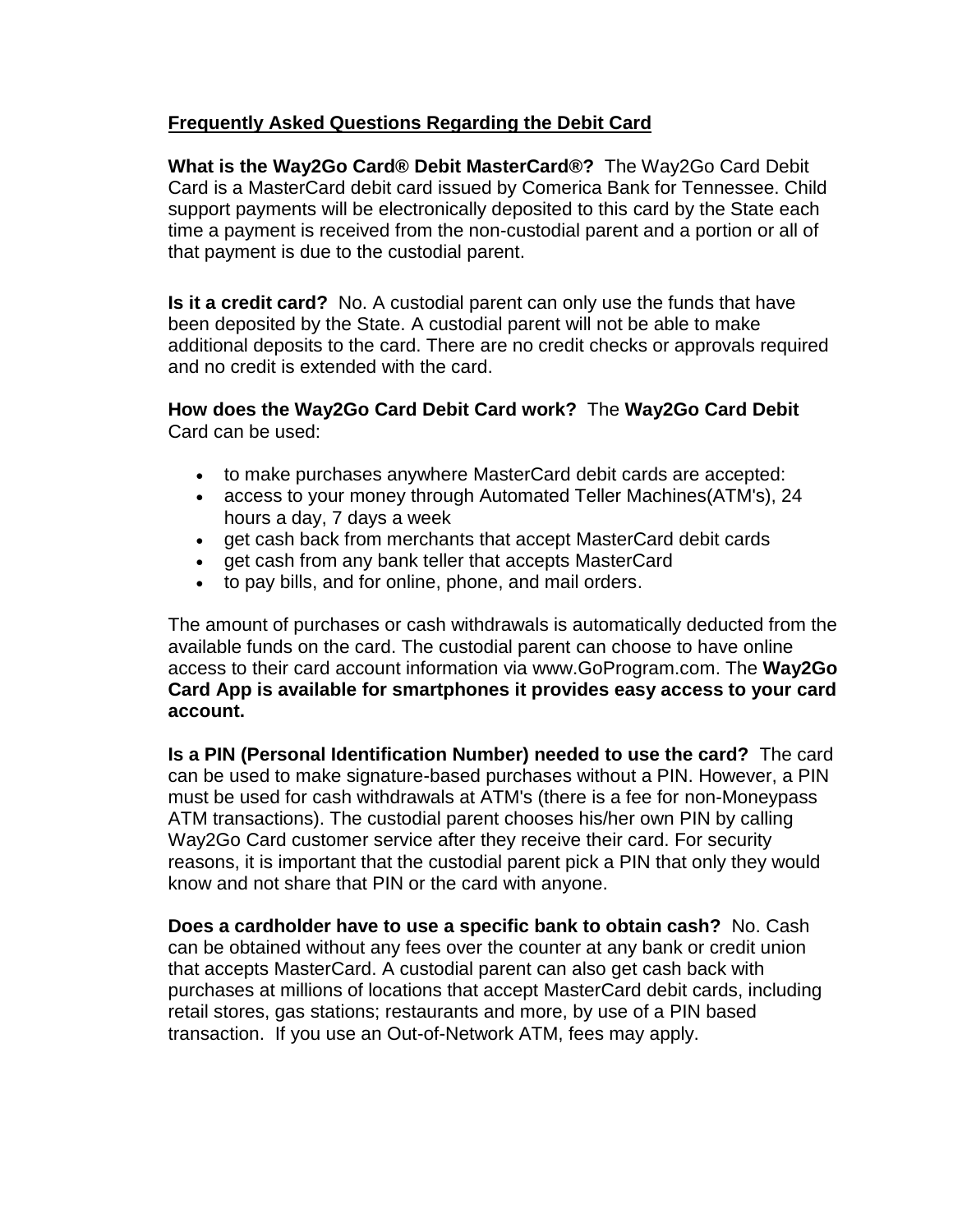**How does the state deposit money onto the card?** Anytime a payment is due to a custodial parent, the State electronically deposits funds to the card. This allows funds to be sent quickly, safely and dependably.

**Does the custodial parent get a new card every time a payment is due?** No. All future child support payments will be automatically deposited to the initial card received. If the card is ever lost or stolen, a new card will be sent to you (fee will apply). Subsequent payments will automatically go to the new card along with any remaining balance on the old card at the time the previous card was lost or stolen.

**What does the custodial parent need to do once they receive the debit card?** After receiving the card in the mail, the custodial parent must call the Way2Go Card Customer Service at the number found on the card to activate it. At the time of activation, the custodial parent must choose his/her PIN number.

**Who can the custodial parent contact if they have questions about their card?** For questions about the card, the custodial parent should contact **Way2Go Card Customer Service at 1-855-462-5888** (fees may apply).

**How can the custodial parent check their debit card balance?** The custodial parent can view their account online for free at www.GoProgram.com, call Way2Go Card **Customer Service at 1-855-462-5888,** or perform a balance inquiry at an ATM (fees may apply).

**What does the custodial parent do if the card is lost or stolen?** The custodial parent must call the toll-free customer service number on the card carrier that was sent with the card to report a lost or stolen card. The card carrier information should be maintained in a safe place for future reference. Once reported lost or stolen, the card will be replaced (fees may apply) and any balance remaining on the old card will be transferred to the new card. The custodial parent will not be responsible for any fraudulent activity that occurs on his/her card provided they report the card missing in a timely manner and have not shared his/her card or PIN with anyone.

**Is the custodial parent able to make deposits to the card?** No. Only the State can make deposits to the card.

**Can the custodial parent request a second card for another individual such as a family member?** No. Only the person to whom the State is issuing payments will receive a card.

**Can the card be used by someone other than the person whose name appears on the card?** No. For security reasons, a custodial parent should never share their PIN or allow anyone else to use their card.